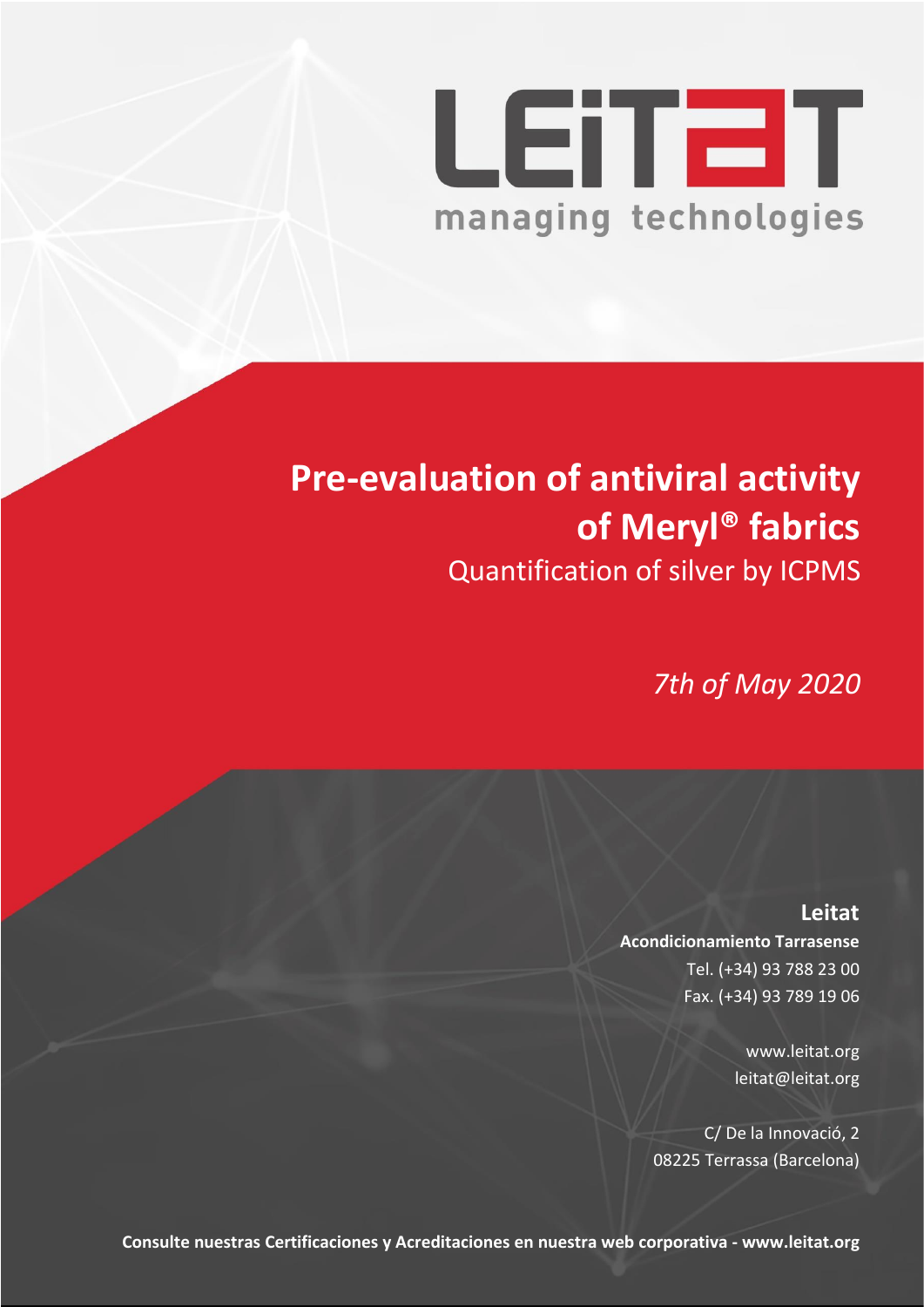<span id="page-1-2"></span><span id="page-1-1"></span><span id="page-1-0"></span>

# **Determination of the silver content for pre-evaluation of the antiviral resistance of Meryl® Skinlife yarns**

## *1. Introduction*

NYLSTAR manufactures several grades of yarns branded as Meryl Skinlife Force® 2.0, 2.01 y 2.02 with a silver nanoparticle based technology that are believed to confer antimicrobial resistance to i.e. E.Coli and antiviral activity to H1N1 virus type, according to recently published studies  $1,2,3$ .

LEITAT has performed quantification of silver content in Meryl® fabrics produced with the different grades of Meryl® yarns by ICPMS (Inductively coupled plasma mass spectrometry) and determined the optimum concentration of silver nanoparticles in Meryl® fabrics with capabilities for inducing antimicrobial and antiviral resistance in accordance to recent studies.

# *2. Experimental part*

#### 2.1. Technique used for silver determination and quantification (Ag)

ICPMS was used for determination and quantification of silver content (Ag) in polyamide Meryl® fabrics.

#### 2.2. Equipment.

Microwave Equipment CEM

A microwave system was used for digestion of Meryl samples, so that is, dissolution of the polyamide fraction and recovery of the metal residue (Ag) for its subsequent analysis.

■ ICPMS Agilent 7500

An ICPMS was used for determination and quantification of silver content (Ag) in Meryl samples.

#### 2.3. Experimental procedure.

Samples were treated as follows: 0.5 grams of Meryl fabric were weighted and digested in 10 mL of nitric acid (HNO3 70% from Scharlau) in an analytical microwave at 230 °C. After dissolution of the polyamide

 $1$  Y. Mori, T. Ono, T. Miyahira, V.Q. Nguyen, T. Matsui and M. Ishihara. Antiviral activity of silver nanoparticle/chitosan composites against H1N1 influenza A virus. *Nanoscale Research Letters*, **2013**, 8, 93.

<sup>&</sup>lt;sup>2</sup> M. Ishihara, V.Q. Nguyen, Y. Mori, S. Nakamura and H. Hattori. Adsorption of silver nanoparticles onto different Surface structures of chitin/chitosan and correlations with antimicrobial activities. *Int. J. Mol. Sci*. **2015**, 16, 13973-13988.

<sup>&</sup>lt;sup>3</sup> S. Nakamura, M. Sato, Y. Sato, T. Takayama, M. Fujita and M. Ishihara. Synthesis and application of silver nanoparticles (Ag NPs) for the prevention of infection in healthcare workers. *Int. J. Mol. Sci*. **2019**, 20, 3620.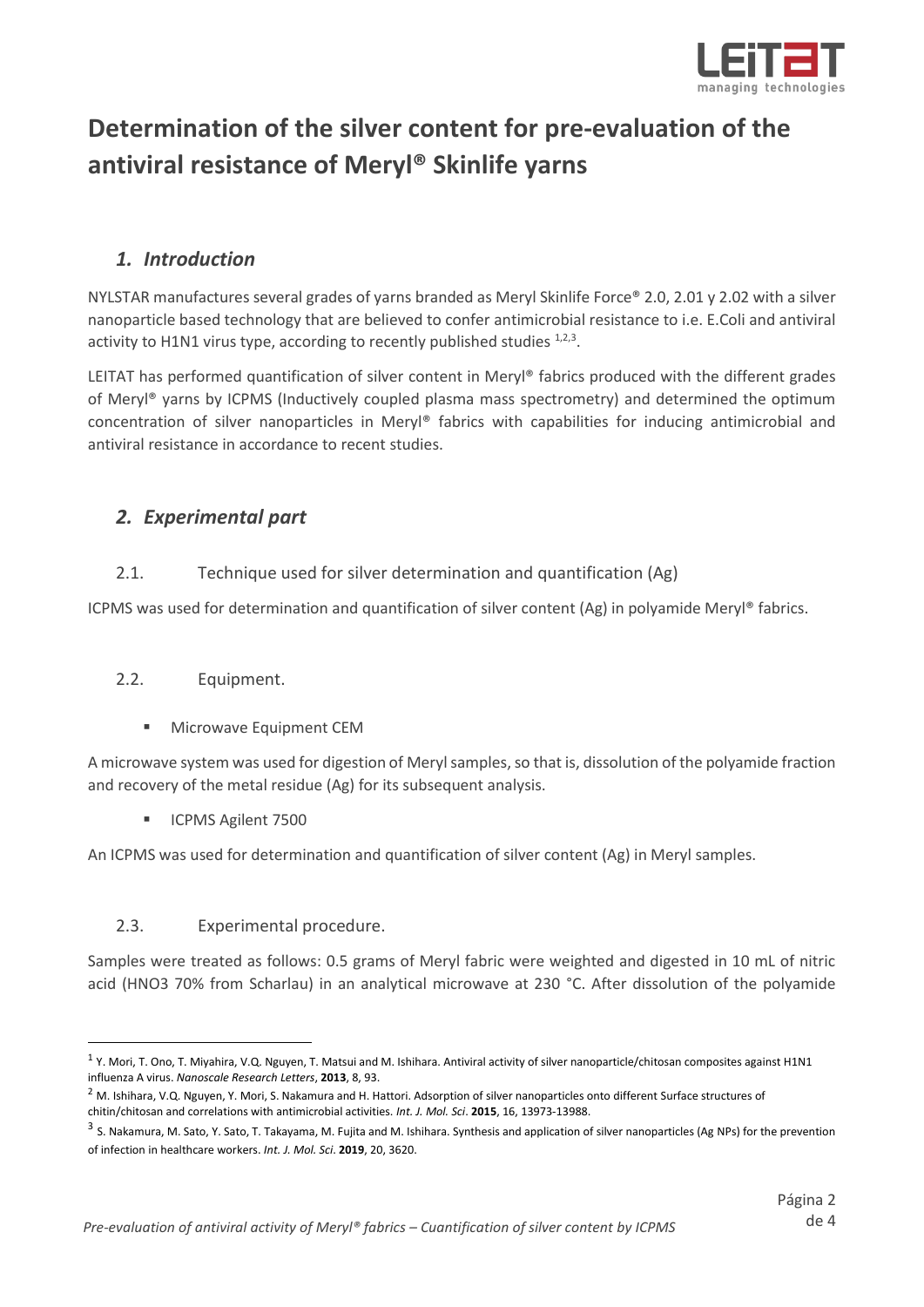

fraction, the resultant residue was diluted and analysed by ICPMS for determination and quantification of silver content (Ag).

#### 2.4. Samples

NYLSTAR provided three Meryl® fabrics that were manufactured with three different grades of Meryl® Hydrogen Skinlife Force yarns with different antimicrobial and antiviral resistance conferring properties. Nomenclature is detailed as follows:

- 44f/48 Meryl Hydrogen Skinlife Force 2.0
- 44f/48 Meryl Hydrogen Skinlife Force 2.1
- 44f/48 Meryl Hydrogen Skinlife Force 2.2

#### **3.** *Results*

Table 1 collects data of silver content (AgNPs  $\mu$ g/cm<sup>3</sup>) of Meryl® fabrics manufactured with the different grades of Meryl® yarns, 2.0, 2.01 and 2.02 that NYLSTAR manufactures. These results indicate a silver content of 6 - 10  $\mu$ g/cm<sup>[3](#page-1-2)</sup> depending on the degree of yarn used. Recent studies  $^{1,2,3}$  $^{1,2,3}$  $^{1,2,3}$  $^{1,2,3}$  have demonstrated that the presence of silver nanoparticles within a range content of  $2,3-8,5$   $\mu$ g/cm<sup>3</sup> confers antimicrobial and antiviral activity due to the capacity to provoke a reduction in the viability and infectiveness of the microorganisms tested (see Table 2). Concentrations of silver within the cited range have the capacity to produce a reduction of 0.9 – 5.7 and 0.2 – 2.2 logarithmic units, respectively. The different tested grades of Meryl® yarns contain silver nanoparticles in the range of 6 a 10  $\mu$ g/cm3 which would imply a reduction in the viability of 3,8 – 5,7 logarithmic units for E.Coli and a reduction of the infectiveness of  $2.0 - 2.2$  logarithmic units for Influenza AH1N1 virus. According to normative "ISO 18184: 2019 – Determination of antiviral activity in textile products", values of infection reduction equal or above to 2.0 logarithm are considered to be significative and categorized as "Good antiviral effect".

| <b>Fabric samples</b>                      | AgNPs (µg/cm3) Meryl® fabric* |  |
|--------------------------------------------|-------------------------------|--|
| 44f/48 Meryl Hydrogen Skinlife Force® 2.0  | 6.11                          |  |
| 44f/48 Meryl Hydrogen Skinlife Force® 2.01 | 7.21                          |  |
| 44f/48 Meryl Hydrogen Skinlife Force® 2.02 | 10.79                         |  |

Table 1. Silver content values obtained for Meryl fabrics obtained with the different grades of Meryl® yarns.

 *\*Values obtained by ICPMS.*

Tabla 2. Concentration range of silver nanoparticles (AgNPs) with capacity to confer antimicrobial y antiviral activities [1,](#page-1-0)[2,](#page-1-1)[3](#page-1-2).

|                     | Antimicrobial activity (E. coli) |                | <b>Antiviral antivity (H1N1)</b> |                |
|---------------------|----------------------------------|----------------|----------------------------------|----------------|
| AgNPs (µg/cm3 CNFS) | Log 10CFU/ml                     | Log. Reduction | Log 10TCID50                     | Log. Reduction |
| Control             | 5.74                             |                | 6.2                              |                |
|                     | 4.83                             | 0.9            | 5.96                             | 0.2            |
| 2.3                 | 3.14                             | 2.6            | 4.33                             | 1.9            |
| 3.8                 | 1.96                             | 3.8            | 4.19                             | 2.0            |
| 8.5                 | 0.00                             | 5.7            | 3.98                             | 2.2            |